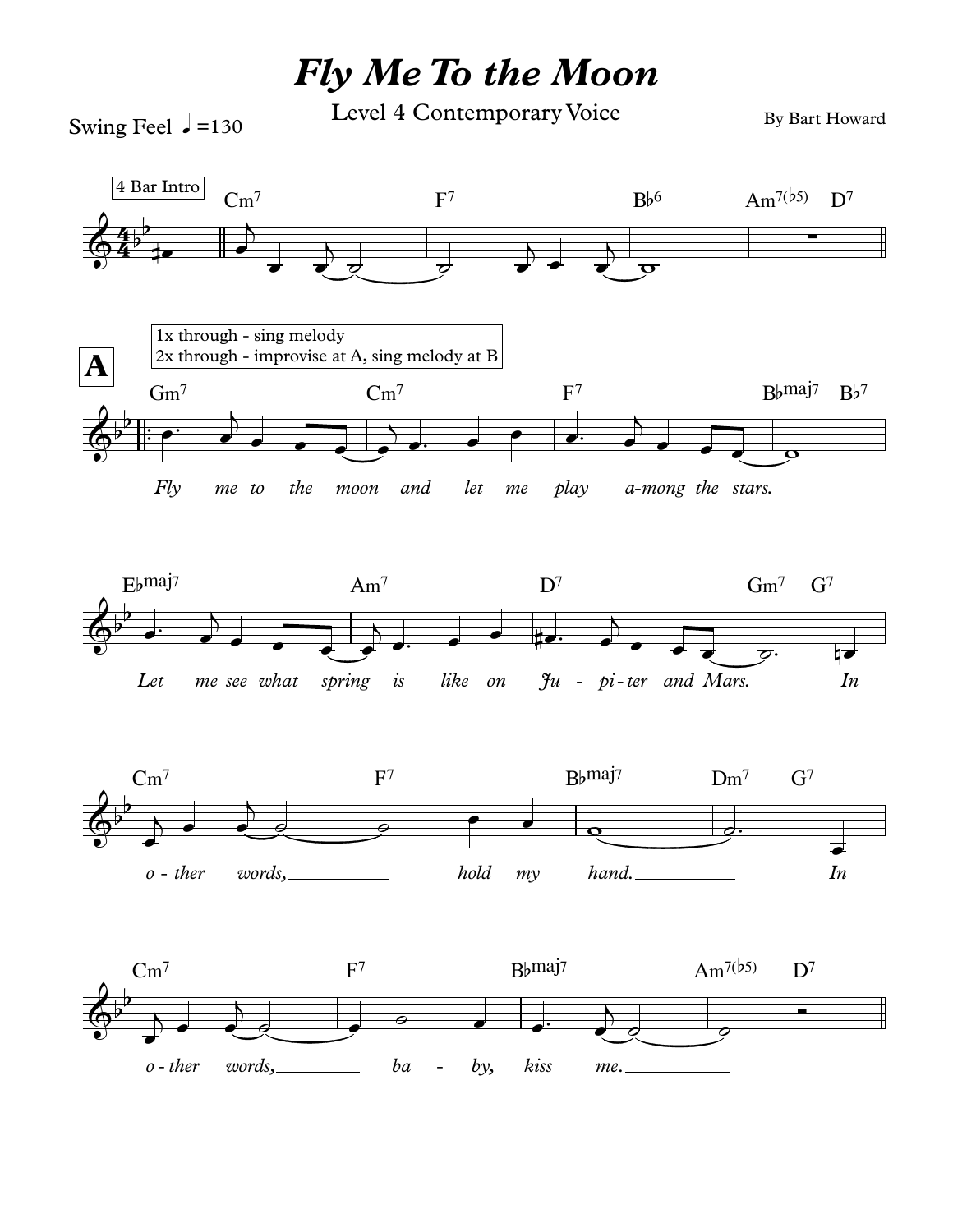







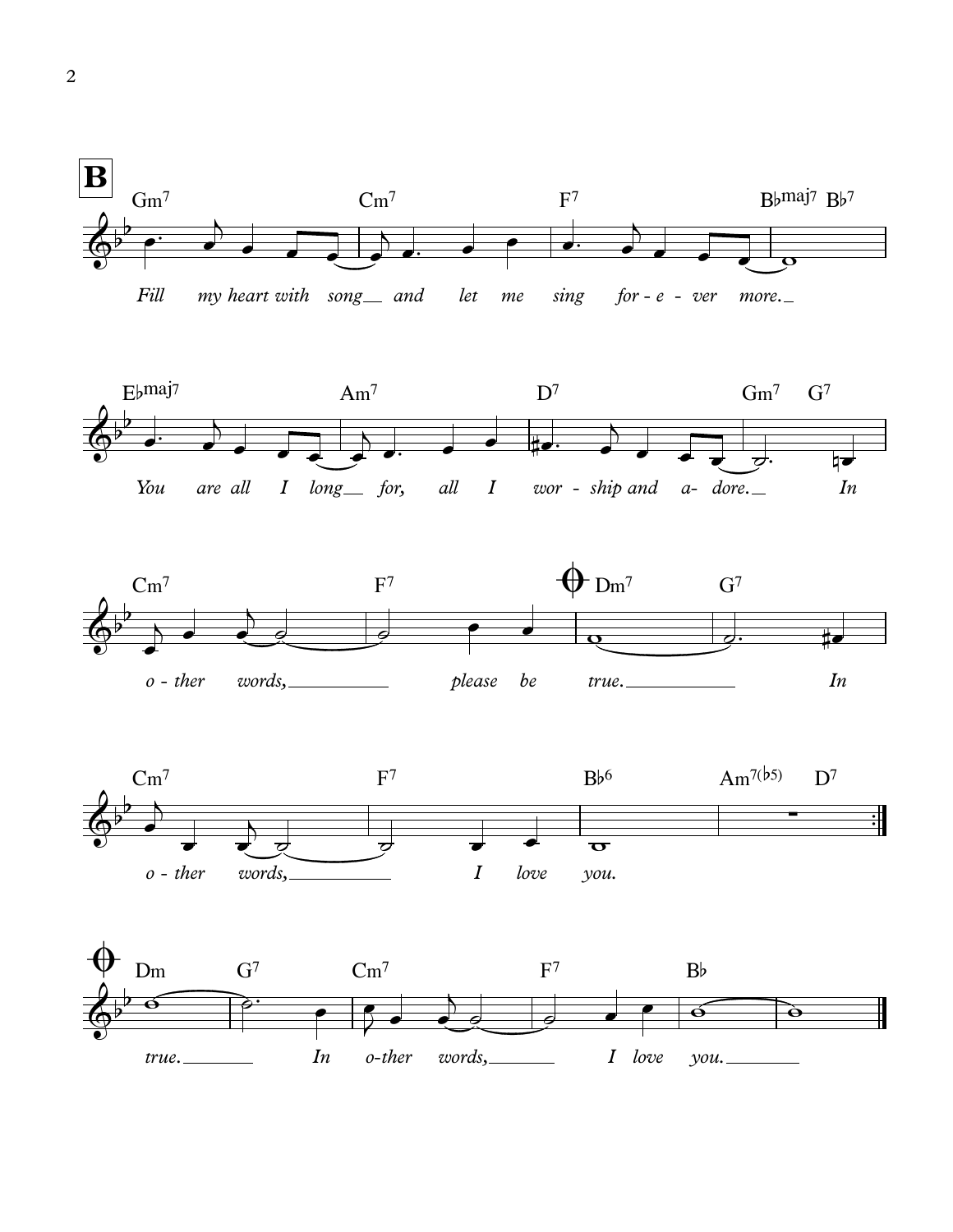## **Summertime**